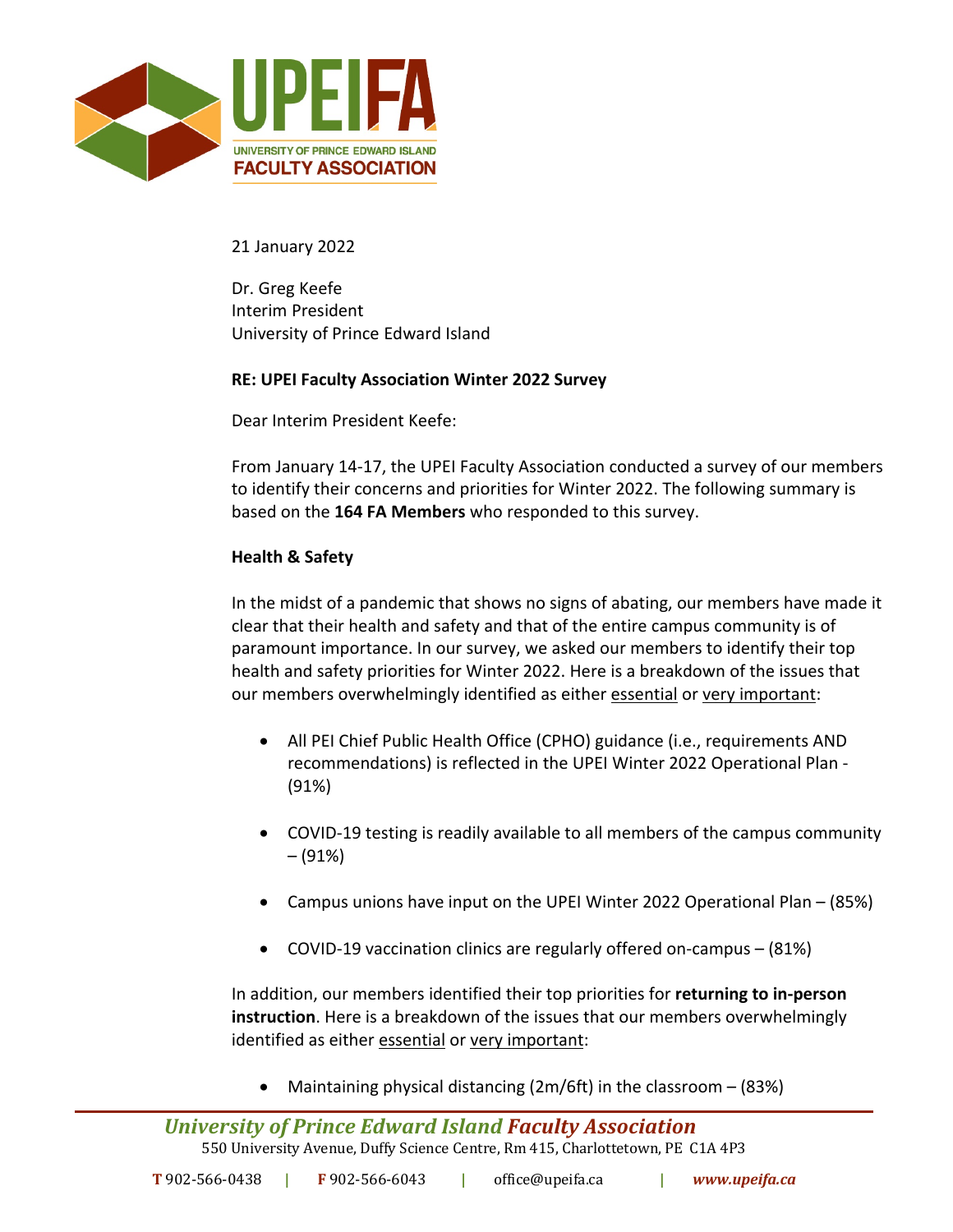- Regulation of foot traffic and seating in campus building in order to minimize physical contact – (75%)
- Campus community provided with an evaluation of the campus ventilation systems prior to returning to campus – (71%)
- Students, faculty, and staff provided with a properly fitting N95 mask (69%)

# **Teaching Supports**

In the survey, we also gave our members an opportunity to identify the additional resources and supports that would be of assistance in delivering their courses:

- Funding to support online teaching including software (ex. institutional Zoom license, proctoring software), hardware (ex. microphones, cameras, headphones), and printing costs
- Adequate ITSS support for virtual learning (ex. live technical support)
- Reliable, high-quality WiFi / internet access
- Funding for teaching assistants
- More access to rooms equipped with Yuja
- Additional support for UPEI E-Learning Office

It should be noted that while there are range of views with respect to returning to inperson course delivery, there is near uniformity in the view that not only should course instructors be making these decisions but that it is vital for UPEI to provide instructors with sufficient information (i.e., health and safety, CPHO guidance) to make such decisions.

# **Research Supports**

Our members also weighed in on the resources and supports that would enable them to maintain their research productivity under these challenging conditions:

• Access to secure platforms for collaborative work (ex. SharePoint, OneDrive, Microsoft Teams)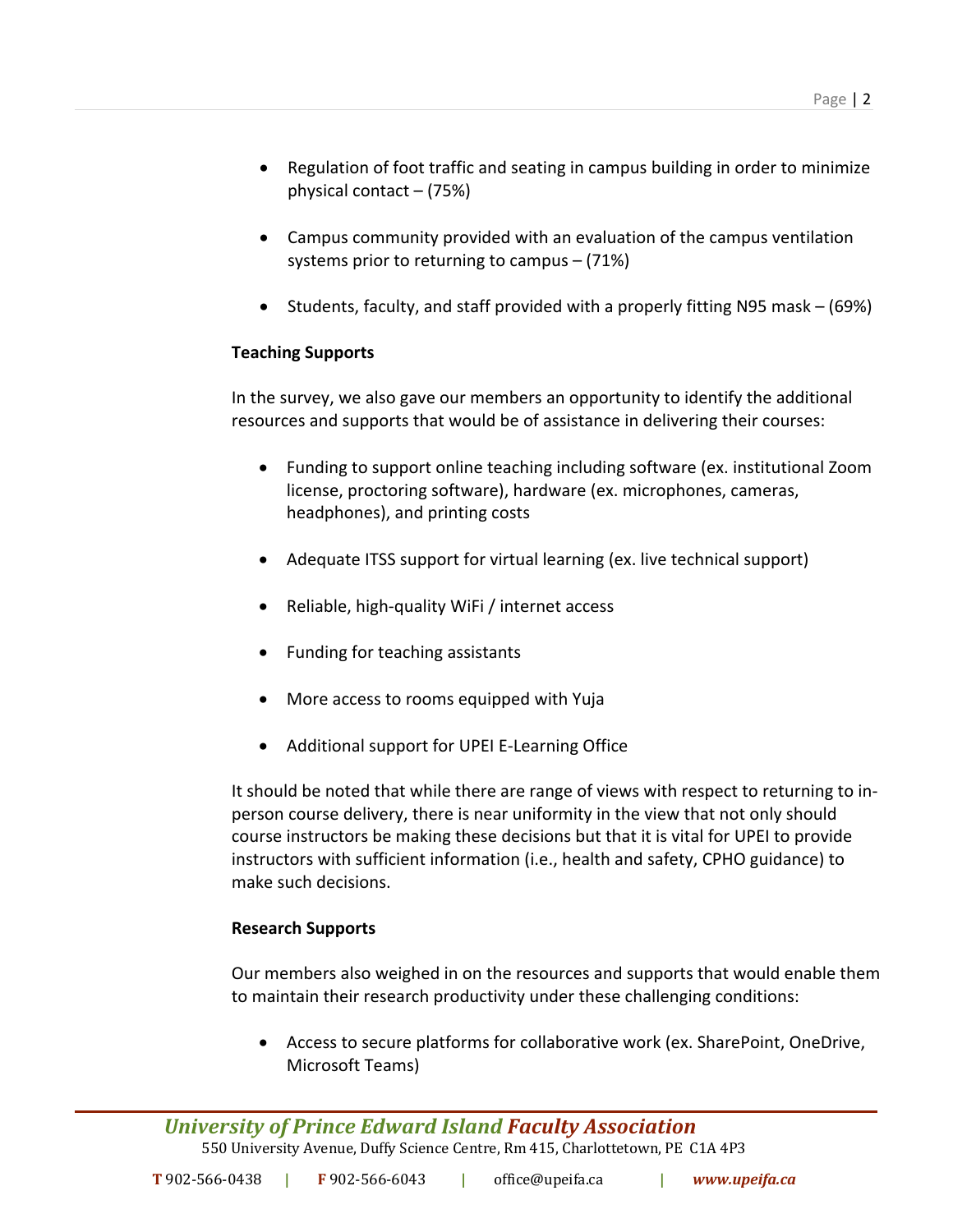- Access to research software from home (ex. NVIVO).
- Flexibility with deadlines (ex. graduate student registration, submission of University documents)
- Redirecting travel funding towards online conference registration
- Adequate lab/research space
- Temporarily extending PDTR carry forward
- Funding for research assistants

### **Miscellaneous**

Finally, our members identified other resources and supports that didn't necessarily fit within the other categories:

- Clear and consistent communication
- Ensuring that all academic staff (including contract academic staff) have access to mental health supports
- Long-term planning for Winter 2022
- Funding / support for FA members who require childcare

There is no doubt that some of these resources and supports go beyond the negotiated terms of our collective agreement. But it is important to point out that post-secondary institutions across the country have recognized the unique challenges that academic staff face delivering a high-quality education to their students in these unprecedented times. In many cases, university administrations have gone above and beyond to support academic staff and the students who benefit from these superior learning conditions. Unfortunately, throughout the pandemic UPEI academic staff have rarely encountered anything comparable at our institution.

Yet it is also clear that in a number of instances, our members are requesting resources and supports that are absolutely vital for them to carry out their academic function. Insofar as the UPEI Board of Governors has a continuing responsibility to maintain a climate in which the academic functions of our members may effectively be carried out (H2.1), we consider UPEI Administration to have an obligation under